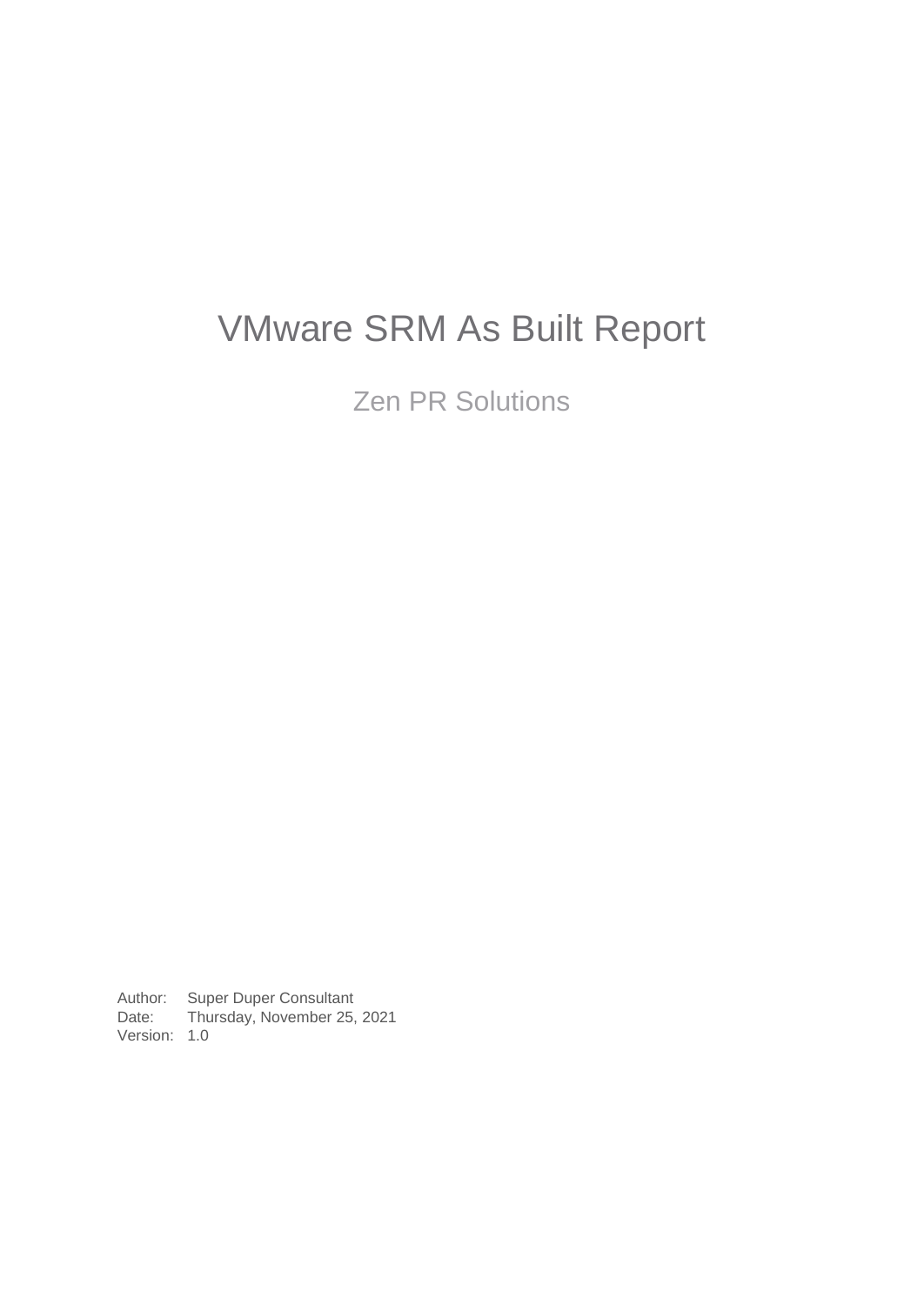| <b>Table of Contents</b> |  |
|--------------------------|--|
|                          |  |
|                          |  |
|                          |  |
|                          |  |
|                          |  |
|                          |  |
|                          |  |
|                          |  |
|                          |  |
|                          |  |
|                          |  |
|                          |  |
|                          |  |
|                          |  |
|                          |  |
|                          |  |
|                          |  |
|                          |  |
|                          |  |
|                          |  |
|                          |  |
|                          |  |
|                          |  |
|                          |  |
|                          |  |
|                          |  |
|                          |  |
|                          |  |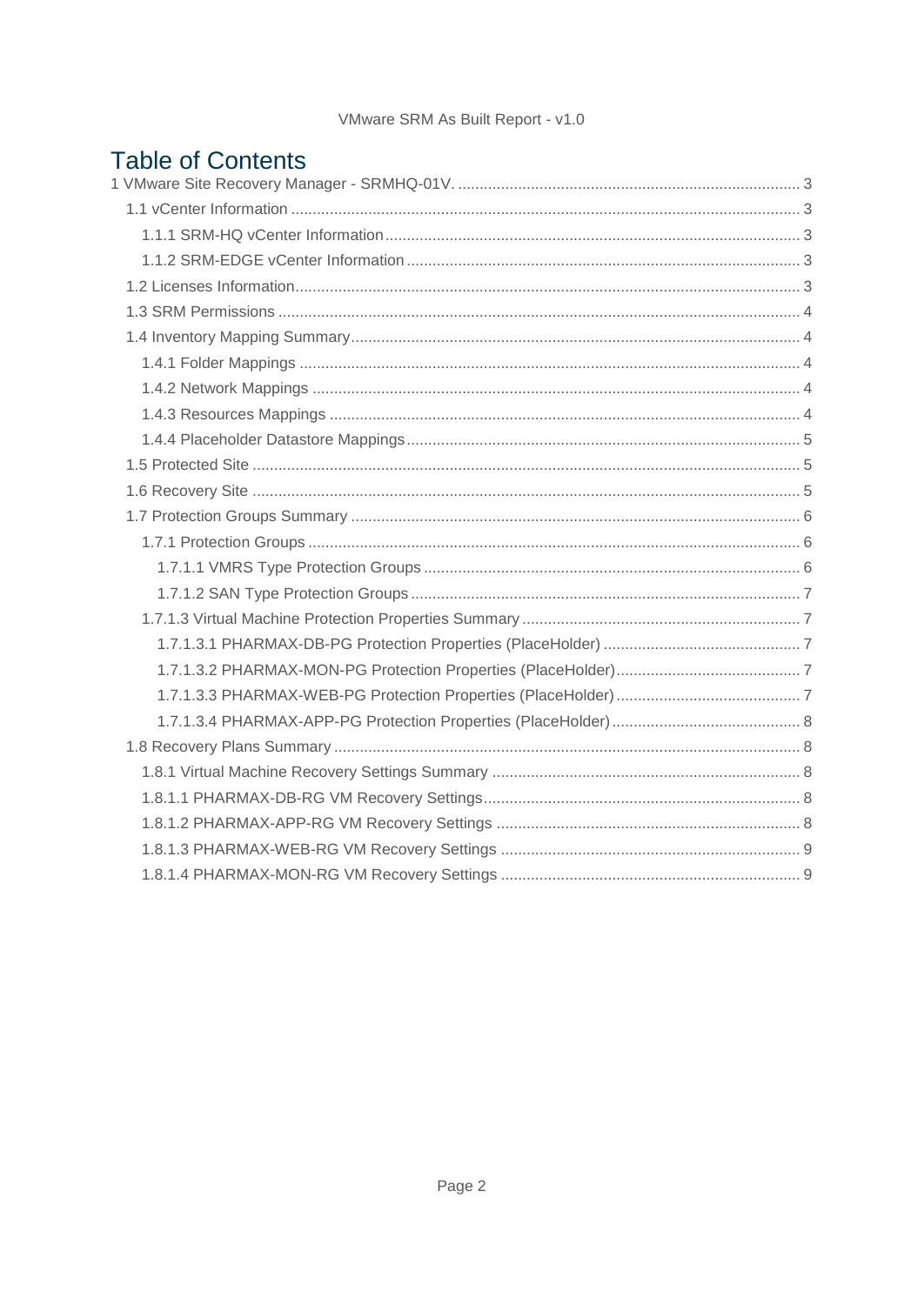# <span id="page-2-0"></span>1 VMware Site Recovery Manager - SRMHQ-01V.

VMware Site Recovery Manager is a business continuity and disaster recovery solution that helps you plan, test, and run the recovery of virtual machines between a protected vCenter Server site and a recovery vCenter Server site. You can use Site Recovery Manager to implement different types of recovery from the protected site to the recovery site.

## <span id="page-2-1"></span>1.1 vCenter Information

VMware vCenter Server is advanced server management software that provides a centralized platform for controlling your VMware vSphere environments, allowing you to automate and deliver a virtual infrastructure across the hybrid cloud with confidence.

The following section provides a summary of the Connected vCenter on Sites SRM-HQ/SRM-EDGE.

#### <span id="page-2-2"></span>1.1.1 SRM-HQ vCenter Information

The following section provides a summary of the Connected vCenter on Site SRM-HQ.

| <b>Server URL</b> | https://vcenter-01v.pharmax.local/   |
|-------------------|--------------------------------------|
| <b>Version</b>    | 7.0.3.18778458                       |
| <b>Host Name</b>  | vcenter-01v.pharmax.local:443        |
| <b>PSC Name</b>   | vcenter-01v.pharmax.local:443        |
|                   | $Table 4$ Canter Information CDM LIO |

*Table 1 - vCenter Information - SRM-HQ*

#### <span id="page-2-3"></span>1.1.2 SRM-EDGE vCenter Information

The following section provides a summary of the Connected vCenter on Site SRM-EDGE.

| <b>Server URL</b>                                         | https://vcenter-03v.pharmax.local/ |
|-----------------------------------------------------------|------------------------------------|
| Version                                                   | 7.0.3.18778458                     |
| <b>Host Name</b>                                          | vcenter-03v.pharmax.local:443      |
| <b>PSC Name</b>                                           | vcenter-03v.pharmax.local:443      |
| $T_2$ ble $\Omega$ , $\Omega$ enter lufermetien, CDM EDOE |                                    |

*Table 2 - vCenter Information - SRM-EDGE*

### <span id="page-2-4"></span>1.2 Licenses Information

The following section provides a summary of the License Feature on Site SRM-HQ.

| <b>VMware vCenter Site Recovery Manager</b> |
|---------------------------------------------|
| <b>Enterprise Edition</b>                   |
| 8.1                                         |
| Per VM                                      |
| 25                                          |
| 5                                           |
| 3/31/2022                                   |
| 126                                         |
|                                             |

*Table 3 - License Information - SRM-HQ*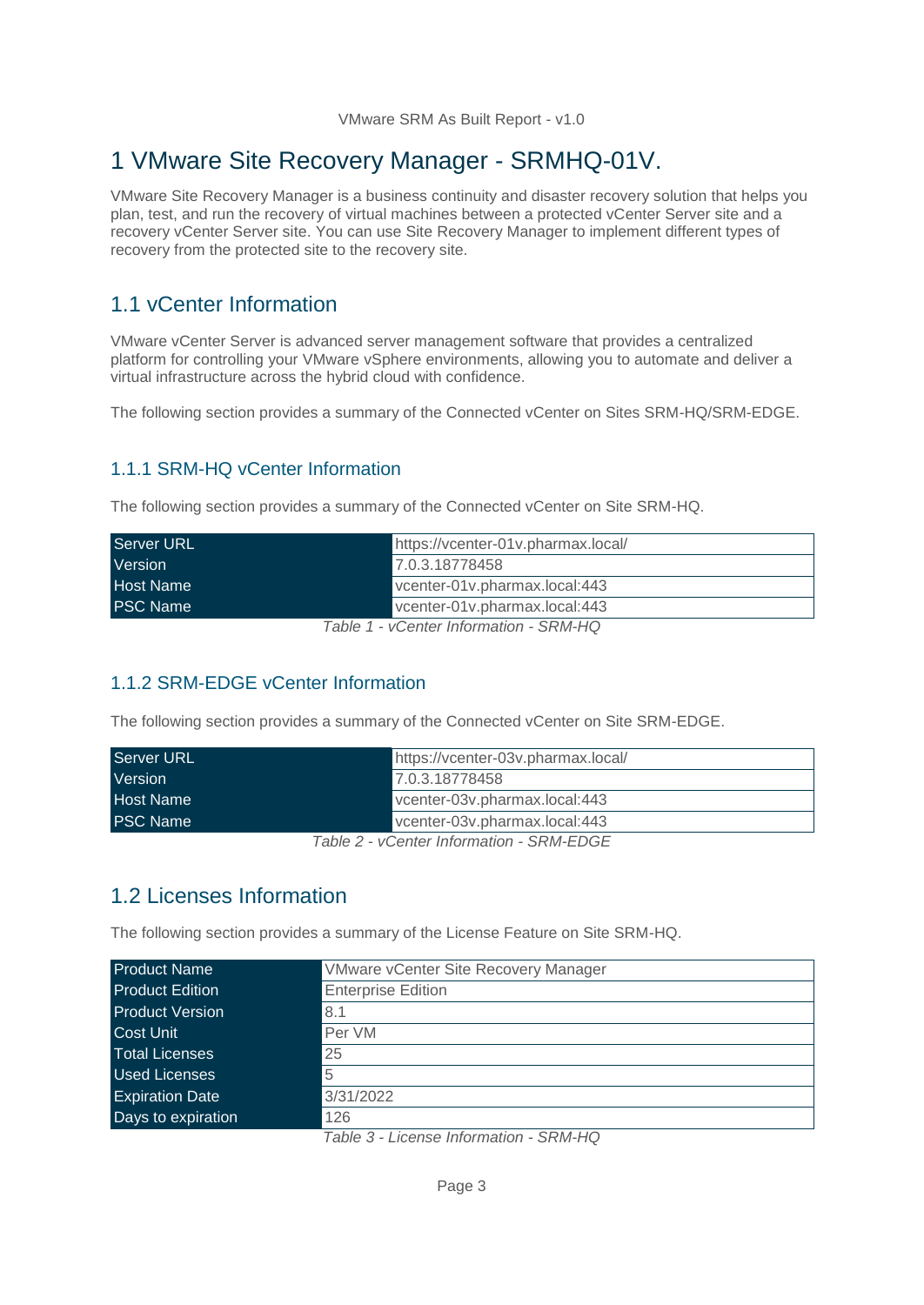# <span id="page-3-0"></span>1.3 SRM Permissions

The following section provides a summary of the SRM Permissions on Site SRM-HQ.

| Role                              | Principal                                | Propagate | Is Group  |
|-----------------------------------|------------------------------------------|-----------|-----------|
| <b>SRM Administrator</b>          | PHARMAX.LOCAL\jocolon                    | Yes       | <b>No</b> |
| <b>SRM Remote User</b>            | <b>VSPHERE.LOCAL\SRM Remote</b><br>Users | Yes       | Yes       |
| <b>SRM Administrator</b>          | PHARMAX.LOCAL\AD - SRM Admin   Yes       |           | Yes       |
|                                   | Group                                    |           |           |
| <b>SRM Recovery Administrator</b> | PHARMAX.LOCAL\AD - SRM                   | Yes       | Yes       |
|                                   | <b>Recovery Group</b>                    |           |           |

*Table 4 - SRM Permissions - SRM-HQ*

# <span id="page-3-1"></span>1.4 Inventory Mapping Summary

When you install Site Recovery Manager you have to fo Inventory Mapping from Protected Site to Recovery Site. Inventory mappings provide default objects in the inventory of the recovery site for the recovered virtual machines to use when you run Test/Recovery. Inventory Mappings includes Network Mappings, Folder Mappings, Resource Mappings and Storage Policy Mappings. All of the Mappings are required for proper management and configuration of virtual machine at DR Site.

The following section provides a summary of the Inventory Mapping on Site SRM-HQ.

#### <span id="page-3-2"></span>1.4.1 Folder Mappings

The following section provides a summary of the Folder Mapping on Site SRM-HQ.

| Local Folder                       | Remote Folder |
|------------------------------------|---------------|
| <b>PHARMAX-HQ-SVR</b>              | PHARMAX-EDGE  |
| Table 5 - Folder Mappings - SRM-HQ |               |

#### <span id="page-3-3"></span>1.4.2 Network Mappings

The following section provides a summary of the Network Mapping on Site SRM-HQ.

| <b>Local Network</b>                | Remote Network      |
|-------------------------------------|---------------------|
| DVS-VM-NETWORK                      | DVS-VM-NETWORK-EDGE |
| Table 6 - Network Mappings - SRM-HQ |                     |

#### <span id="page-3-4"></span>1.4.3 Resources Mappings

The following section provides a summary of the Resources Mapping on Site SRM-HQ.

| Local Resource     | Remote Resource           |
|--------------------|---------------------------|
| Root Resource Pool | <b>Root Resource Pool</b> |
| IPHARMAX-HQ-DB     | IPHARMAX-EDGE-DB          |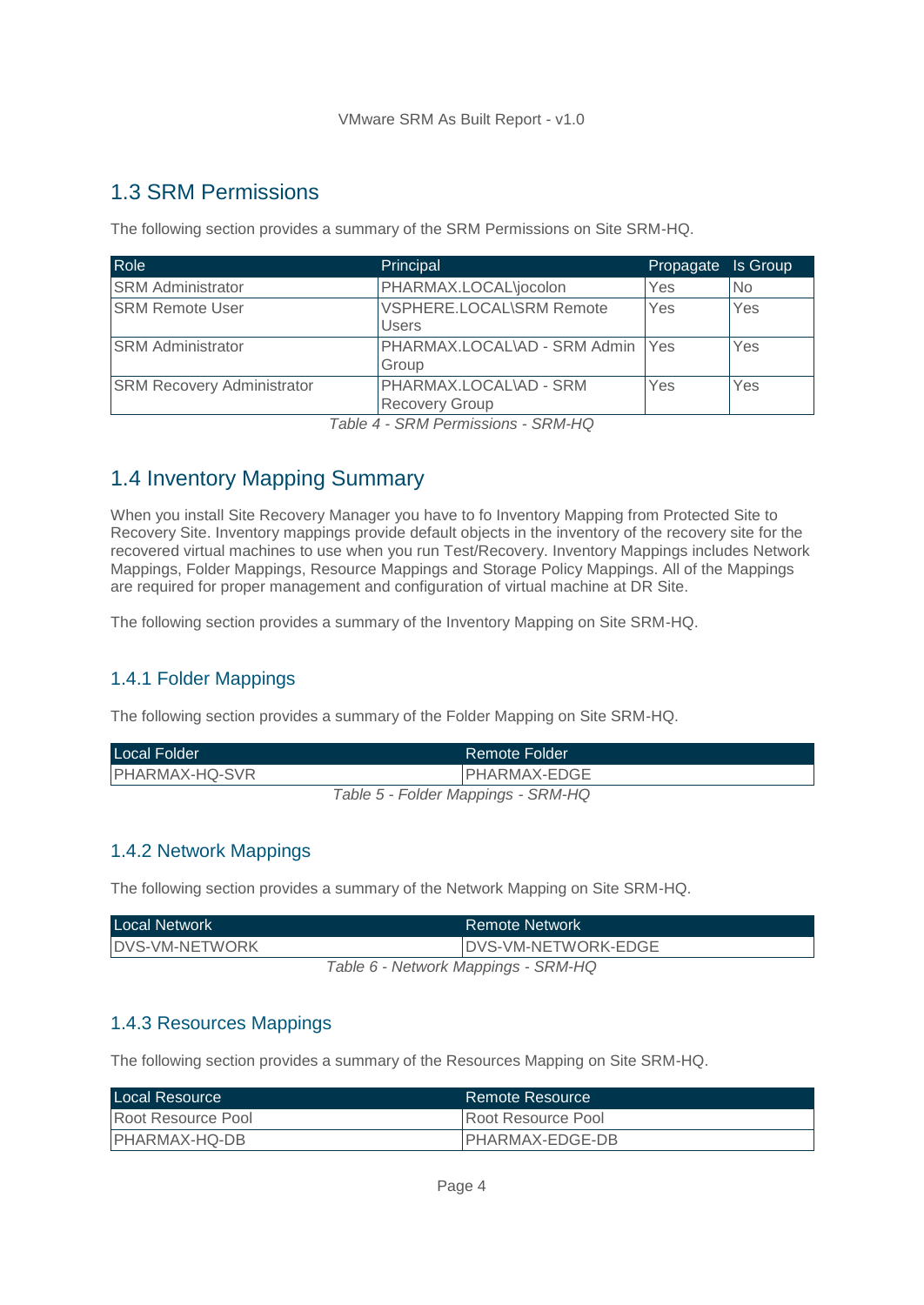| <b>Local Resource</b> | Remote Resource                                                                                                                                                                                                                                                                                |
|-----------------------|------------------------------------------------------------------------------------------------------------------------------------------------------------------------------------------------------------------------------------------------------------------------------------------------|
| <b>PHARMAX-HQ-SVR</b> | <b>PHARMAX-EDGE-SRV</b>                                                                                                                                                                                                                                                                        |
|                       | $\tau$ ,, $\tau$ , $\tau$ , $\tau$ , $\tau$ , $\tau$ , $\tau$ , $\tau$ , $\tau$ , $\tau$ , $\tau$ , $\tau$ , $\tau$ , $\tau$ , $\tau$ , $\tau$ , $\tau$ , $\tau$ , $\tau$ , $\tau$ , $\tau$ , $\tau$ , $\tau$ , $\tau$ , $\tau$ , $\tau$ , $\tau$ , $\tau$ , $\tau$ , $\tau$ , $\tau$ , $\tau$ |

*Table 7 - Resources Mappings - SRM-HQ*

#### <span id="page-4-0"></span>1.4.4 Placeholder Datastore Mappings

For each protected virtual machine Site Recovery Manager creates a placeholder virtual machine at the recovery site. Placeholder virtual machines are contained in a datastore and registered with the vCenter Server at the recovery site. This datastore is called the placeholder datastore. Since placeholder virtual machines do not have virtual disks they consume a minimal amount of storage

The following section provides a summary of the Placeholder Datastore Mapping on Site SRM-HQ.

| <b>Name</b>                                                   | SRM_PLACEHOLDER_01                |
|---------------------------------------------------------------|-----------------------------------|
| Datastore Type                                                | <b>VMFS</b>                       |
| Capacity                                                      | 14.75 GB                          |
| <b>Free Space</b>                                             | 13.34 GB                          |
| <b>Reserved Space</b>                                         | 0 GB                              |
| Location                                                      | RegionA01-COMP                    |
| Fault                                                         |                                   |
| <b>Status</b><br>_ _ _<br>and the contract of the contract of | OK<br>$ -$<br>$- - - - - - - - -$ |

*Table 8 - Placeholder Datastore Mappings - SRM-HQ*

# <span id="page-4-1"></span>1.5 Protected Site

In a typical Site Recovery Manager installation, the protected site provides business-critical datacenter services. The protected site can be any site where vCenter Server supports a critical business need.

The following section provides a summary of the Protected Site SRM-HQ.

| <b>Server Name</b>            | srmhq-01v.pharmax.local                                 |
|-------------------------------|---------------------------------------------------------|
| <b>Protected Site Name</b>    | SRM-HQ                                                  |
| <b>Protected Site ID</b>      | 1f0ace6c-8d17-448d-bf86-dc15cb3f069d                    |
| Solution User                 | SRM-1f0ace6c-8d17-448d-bf86-dc15cb3f069d                |
| <b>SRM Version</b>            | 8.4.0                                                   |
| <b>SRM Build</b>              | 18048862                                                |
| <b>VCenter URL</b>            | https://vcenter-01v.pharmax.local:443/sdk               |
| <b>Lookup URL</b>             | https://vcenter-01v.pharmax.local:443/lookupservice/sdk |
| <b>Protection Group Count</b> | $\overline{4}$                                          |
| Connected                     | Yes                                                     |

*Table 9 - Protected Site Information - SRM-HQ*

# <span id="page-4-2"></span>1.6 Recovery Site

In a typical Site Recovery Manager installation, the recovery site is an alternative infrastructure to which Site Recovery Manager can migrate services. The recovery site can be located thousands of miles away from the protected site. Conversely, the recovery site can be in the same room as a way of establishing redundancy. The recovery site is usually located in a facility that is unlikely to be affected by environmental, infrastructure, or other disturbances that affect the protected site.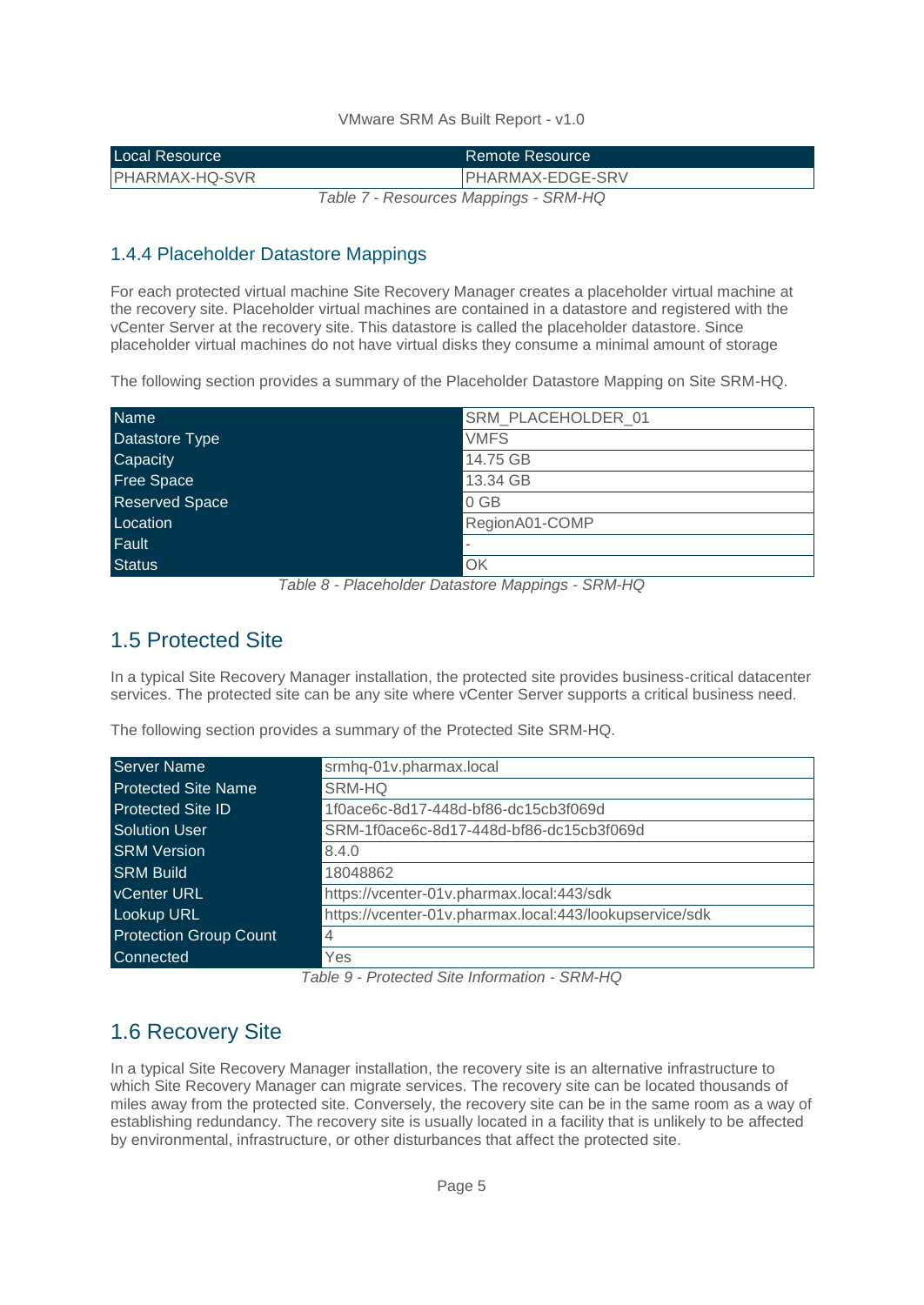| <b>Recovery Site Name</b> | SRM-EDGE                                                |
|---------------------------|---------------------------------------------------------|
| Recovery Site ID          | e03d2600-4acc-4ba8-bbad-0f93de8a2cd8                    |
| <b>Solution User</b>      | SRM-remote-1f0ace6c-8d17-448d-bf86-dc15cb3f069d         |
| <b>VCenter Host</b>       | vcenter-03v.pharmax.local                               |
| <b>vCenter URL</b>        | https://vcenter-03v.pharmax.local:443/sdk               |
| <b>Lookup URL</b>         | https://vcenter-03v.pharmax.local:443/lookupservice/sdk |
| Connected                 | Yes                                                     |

The following section provides a summary of the Recovery Site SRM-EDGE.

# <span id="page-5-0"></span>1.7 Protection Groups Summary

In Site Recovery Manager, protection groups are a way of grouping VMs that will be recovered together. A protection group contains VMs whose data has been replicated by either array-based replication (ABR) or vSphere replication (VR). A protection group cannot contain VMs replicated by more than one replication solution and, a VM can only belong to a single protection group.

The following section provides a summary of the Protection Group configured under SRMHQ-01V.

| <b>Name</b>    | Type       | Protection<br><b>State</b> | Recovery Plan         |
|----------------|------------|----------------------------|-----------------------|
| PHARMAX-DB-PG  | VR         | Ready                      | PHARMAX-DB-RG         |
| PHARMAX-MON-PG | <b>SAN</b> | Ready                      | <b>PHARMAX-MON-RG</b> |
| PHARMAX-WEB-PG | VR         | Ready                      | PHARMAX-WEB-RG        |
| PHARMAX-APP-PG | VR         | Ready                      | PHARMAX-APP-RG        |

*Table 11 - Protection Group Information - PHARMAX-APP-PG*

#### <span id="page-5-1"></span>1.7.1 Protection Groups

The following section provides detailed Protection Group informattion on SRM-HQ .

#### <span id="page-5-2"></span>1.7.1.1 VMRS Type Protection Groups

| <b>Name</b>             | PHARMAX-DB-PG              |
|-------------------------|----------------------------|
| <b>Description</b>      |                            |
| <b>Type</b>             | VR                         |
| <b>Protection State</b> | Ready                      |
| <b>Associated VMs</b>   | Linux-DB-01V, Linux-DB-02V |
| <b>Protected VMs</b>    | Linux-DB-01V, Linux-DB-02V |
|                         |                            |
| <b>Name</b>             | PHARMAX-WEB-PG             |
| <b>Description</b>      |                            |
| <b>Type</b>             | <b>VR</b>                  |
| <b>Protection State</b> | Ready                      |
| <b>Associated VMs</b>   | Linux-WEB-01V              |
| <b>Protected VMs</b>    | Linux-WEB-01V              |

*Table 10 - Recovery Site Information - SRM-EDGE*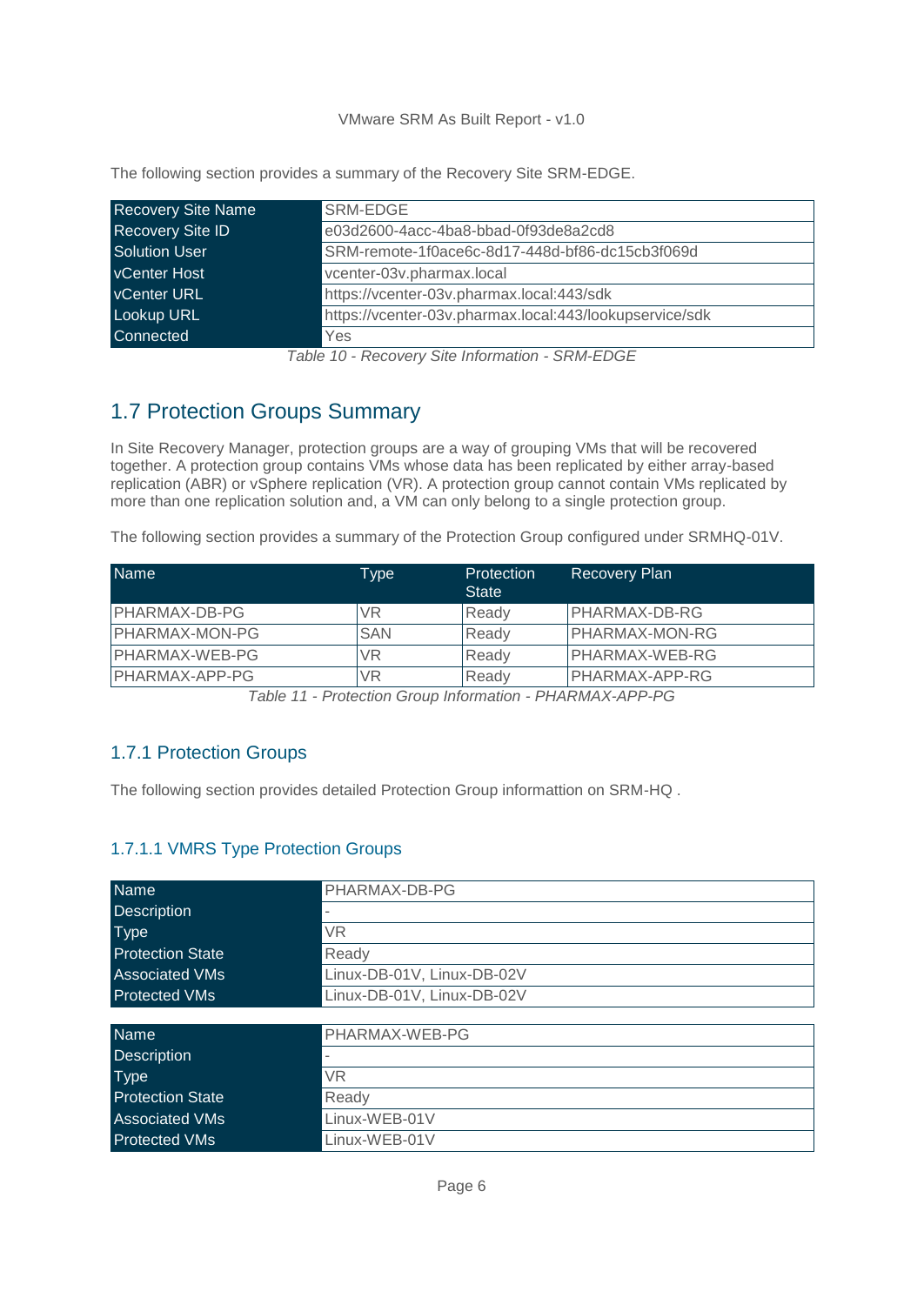| <b>Name</b>             | PHARMAX-APP-PG |
|-------------------------|----------------|
| Description             |                |
| <b>Type</b>             | VR             |
| <b>Protection State</b> | Ready          |
| <b>Associated VMs</b>   | Linux-APP-01V  |
| Protected VMs           | Linux-APP-01V  |

#### <span id="page-6-0"></span>1.7.1.2 SAN Type Protection Groups

| <b>Name</b>                 | PHARMAX-MON-PG           |
|-----------------------------|--------------------------|
| <b>Description</b>          | $\overline{\phantom{a}}$ |
| <b>Type</b>                 | <b>SAN</b>               |
| <b>Protection State</b>     | Ready                    |
| <b>Protected Datastores</b> | SRM HQ EDGE 01           |
| <b>Protected VMs</b>        | Linux-Mon-01y            |

*Table 12 - SAN Protection Group - PHARMAX-APP-PG*

#### <span id="page-6-1"></span>1.7.1.3 Virtual Machine Protection Properties Summary

The following section provides detailed VM Recovery PlaceHolder informattion on SRM-HQ .

#### <span id="page-6-2"></span>1.7.1.3.1 PHARMAX-DB-PG Protection Properties (PlaceHolder)

| <b>VM Name</b> | Resource Pool    | Folder Name                                    |     | Is Repair Placeholder<br>Needed Creation Fault |
|----------------|------------------|------------------------------------------------|-----|------------------------------------------------|
| Linux-DB-01V   | IPHARMAX-EDGE-DB | IPHARMAX-EDGE                                  | No. |                                                |
| Linux-DB-02V   | IPHARMAX-EDGE-DB | IPHARMAX-EDGE                                  | No. |                                                |
|                |                  | Table 12 WM Pessioni PlaceHolder DHADMAY DR DC |     |                                                |

*Table 13 - VM Recovery PlaceHolder - PHARMAX-DB-PG*

#### <span id="page-6-3"></span>1.7.1.3.2 PHARMAX-MON-PG Protection Properties (PlaceHolder)

| VM Name       | Resource Pool      | Folder Name                                         |    | Is Repair Placeholder<br>Needed Creation Fault |
|---------------|--------------------|-----------------------------------------------------|----|------------------------------------------------|
| Linux-Mon-01y | Root Resource Pool | IPHARMAX-EDGE                                       | No |                                                |
|               |                    | Table 14 - VM Recovery PlaceHolder - PHARMAX-MON-PG |    |                                                |

#### <span id="page-6-4"></span>1.7.1.3.3 PHARMAX-WEB-PG Protection Properties (PlaceHolder)

| VM Name       | Resource Pool                 | Folder Name                                         |           | Is Repair Placeholder<br>Needed Creation Fault |
|---------------|-------------------------------|-----------------------------------------------------|-----------|------------------------------------------------|
| Linux-WEB-01V | PHARMAX-EDGE-SRV PHARMAX-EDGE |                                                     | <b>No</b> |                                                |
|               |                               | Table 15 - VM Recovery PlaceHolder - PHARMAX-WEB-PG |           |                                                |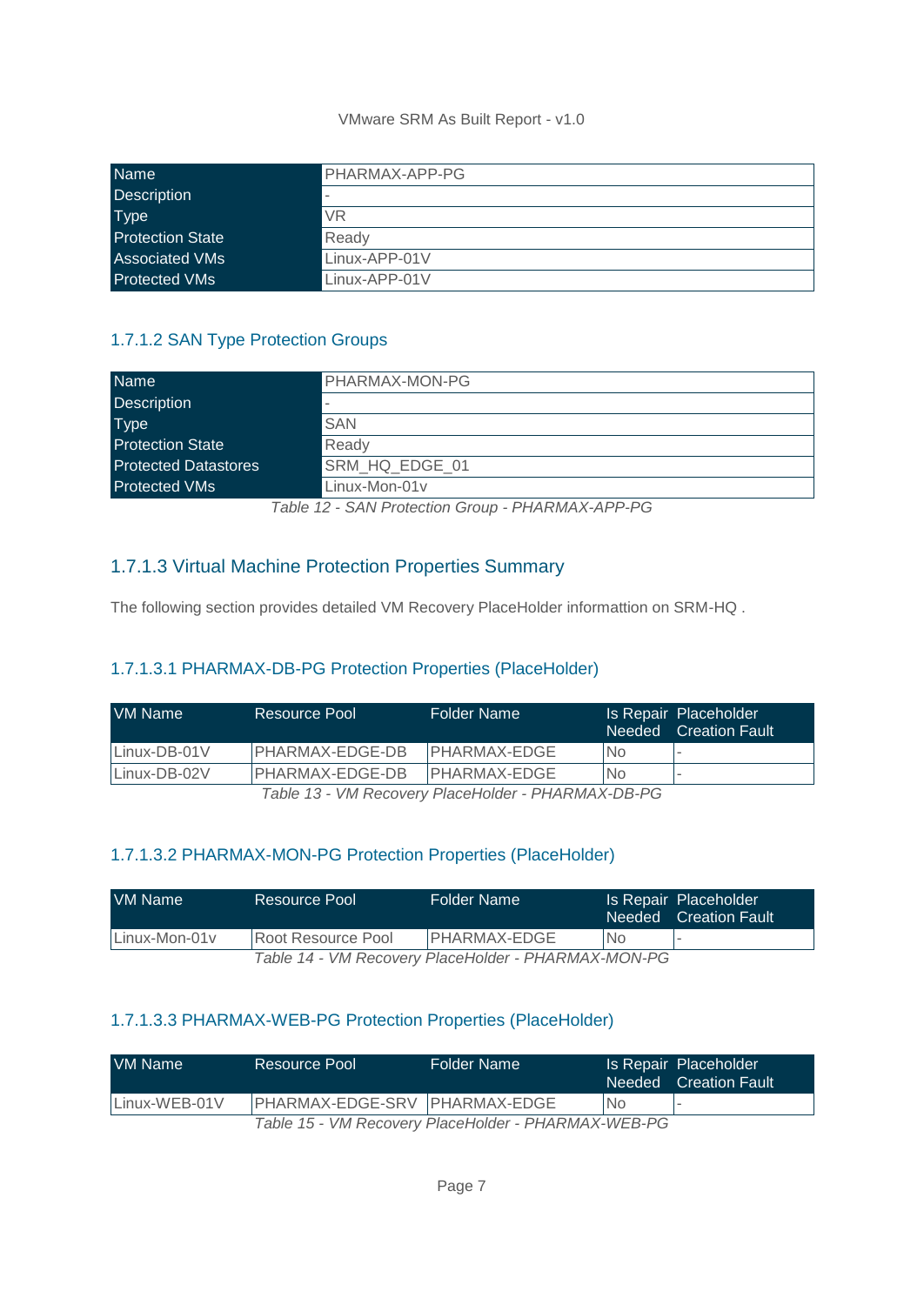#### <span id="page-7-0"></span>1.7.1.3.4 PHARMAX-APP-PG Protection Properties (PlaceHolder)

| IVM Name      | Resource Pool   | Folder Name                                                    |    | Is Repair Placeholder<br>Needed Creation Fault |
|---------------|-----------------|----------------------------------------------------------------|----|------------------------------------------------|
| Linux-APP-01V | PHARMAX-EDGE-DB | IPHARMAX-EDGE                                                  | No |                                                |
|               |                 | $TzLLz$ (ALD $\sim$ $\sim$ $\sim$ Distribution Distribution OO |    |                                                |

*Table 16 - VM Recovery PlaceHolder - PHARMAX-APP-PG*

# <span id="page-7-1"></span>1.8 Recovery Plans Summary

Recovery Plans in Site Recovery Manager are like an automated run book, controlling all the steps in the recovery process. The recovery plan is the level at which actions like failover, planned migration, testing and re-protect are conducted. A recovery plan contains one or more protection groups and a protection group can be included in more than one recovery plan. This provides for the flexibility to test or recover an application by itself and also test or recover a group of applications or the entire site.

The following section provides a summary of the Recovery Plan configured under SRMHQ-01V.

| <b>Name</b>           | <b>Description</b> | <b>State</b> | <b>Protection Groups</b> |
|-----------------------|--------------------|--------------|--------------------------|
| <b>PHARMAX-DB-RG</b>  |                    | Protecting   | <b>PHARMAX-DB-PG</b>     |
| PHARMAX-APP-RG        |                    | Protecting   | PHARMAX-APP-PG           |
| PHARMAX-WEB-RG        |                    | Protecting   | PHARMAX-WEB-PG           |
| <b>PHARMAX-MON-RG</b> |                    | Protecting   | <b>PHARMAX-MON-PG</b>    |

*Table 17 - Recovery Plan Config - PHARMAX-MON-RG*

#### <span id="page-7-2"></span>1.8.1 Virtual Machine Recovery Settings Summary

The following section provides detailed per VM Recovery Settings informattion on SRM-HQ .

#### <span id="page-7-3"></span>1.8.1.1 PHARMAX-DB-RG VM Recovery Settings

| <b>Name</b>  | <b>Status</b> | Recovery<br><b>Priority</b>                | Skip Guest PowerOn<br>ShutDown | Timeout | PowerOn<br>Delav       | PowerOff<br>Timeout | <b>Final Power</b><br><b>State</b> |
|--------------|---------------|--------------------------------------------|--------------------------------|---------|------------------------|---------------------|------------------------------------|
| Linux-DB-01V | OK            | Normal                                     | <b>No</b>                      | 300/s   | 0/s                    | 300/s               | Poweredon                          |
| Linux-DB-02V | OK            | Lower                                      | <b>No</b>                      | 300/s   | 0/s                    | 300/s               | Poweredon                          |
|              |               | Table 10 Virtual Machina Dagovary Cattings |                                |         | <u>OLIADIMAV DO DO</u> |                     |                                    |

*Table 18 - Virtual Machine Recovery Settings - PHARMAX-DB-RG*

#### <span id="page-7-4"></span>1.8.1.2 PHARMAX-APP-RG VM Recovery Settings

| <b>Name</b>       | <b>Status</b> | Recovery<br>Priority | Skip Guest PowerOn<br>ShutDown Timeout |               | PowerOn<br>Delav | PowerOff<br>Timeout | <b>Final Power</b><br><b>State</b> |
|-------------------|---------------|----------------------|----------------------------------------|---------------|------------------|---------------------|------------------------------------|
| Linux-APP-<br>01V | OK            | Normal               | <b>No</b>                              | 300/s         | 0/s              | 300/s               | Poweredon                          |
|                   |               |                      |                                        | $\sim$ $\sim$ |                  |                     |                                    |

*Table 19 - Virtual Machine Recovery Settings - PHARMAX-APP-RG*